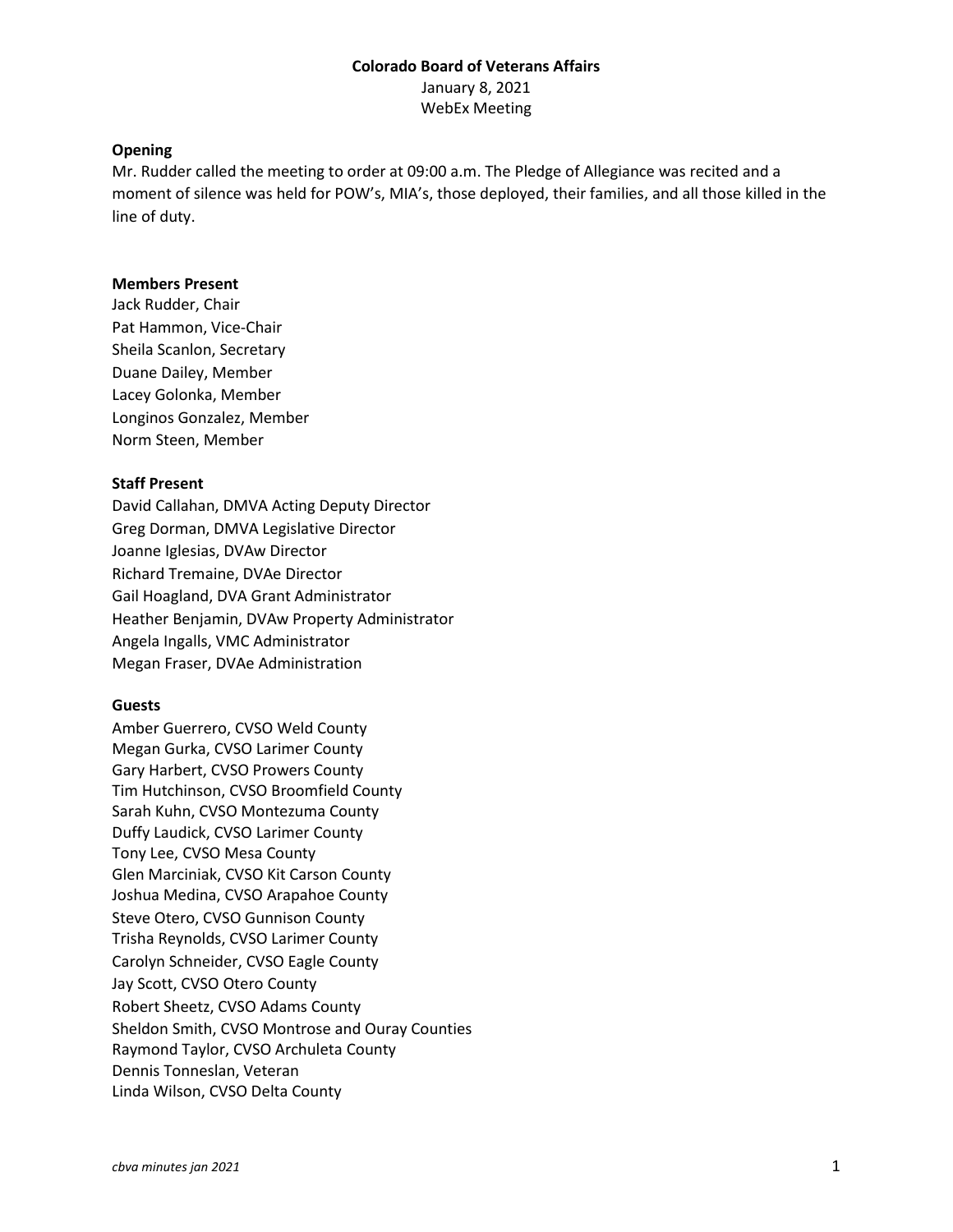## **Approval of Minutes**

Mr. Steen motioned to approve, Ms. Hammon seconded. The minutes were unanimously approved as presented.

## **Public Comments**

Mr. Smith requested to wait to speak until a specific agenda item was discussed.

## **Old Business**

The SPI Quarterly report was presented by Mrs. Hammon.

### SPI 1 - Advocate for State Veterans

- 1.1 Meeting by Congressional District This is not possible during Covid. Ms. Hammon queried if the measure should be reworded or a note be made that this is not possible during Covid? Ms. Hammon stated that in an earlier meeting it was discussed that the staff from different Congressional Districts would get invited to each meeting. Ms. Hammon directed Ms. Fraser to add a comment regarding Covid and that Congressional staff will in turn be invited to each meeting. Mr. Dailey stated he feels that it is important for each and every Congressional office be invited to every single CBVA meeting. Mr. Steen stressed that the CBVA primarily discusses state issues, not federal. He believes that representatives from every state department should be present over the attendance of congressional offices and attendance of guests from different congressional districts should be recorded. Discussion ensued. County and State VSOs, Federal Representatives, Individuals from each CO state department will now be invited to every meeting.
- 1.1 Collecting surveys from each county annually is on track.
- 1.2 CVSOs consolidate and provide feedback This measure is redundant for what the JBC does. Ms. Hammon inquired if the Board wants to continue with this project, pointing out this would be a burden to County VSOs. Discussion ensued. This will be discussed further by the SPI Working Group and thoughts presented to the whole Board at the next meeting.
- 1.3 Mr. Dorman stated that the Board's Annual Report to the Legislature has not yet been turned in.
- 1.4 Communicate recommended changes to the CO VA Director Mrs. Hammon inquired of Mr. Callahan if sending the same letter to the VARO Director that gets sent to the Governor and the Legislature. Mr. Steen pointed out that this measure is the actual 'Advocating for Veterans' that the Board is charged with after they have collected the information. This is to be discussed in the SPI Working Group. Mrs. Hammon instructed Ms. Fraser to keep a list of running issues at all future meetings to help with this measure. Mrs. Hammon requested that both the East and West Director gather this information from their CVSOs that directly relates to the VA.

2.1 All first three measures are on hold do to finances and the lack of bandwidth to execute them at this time.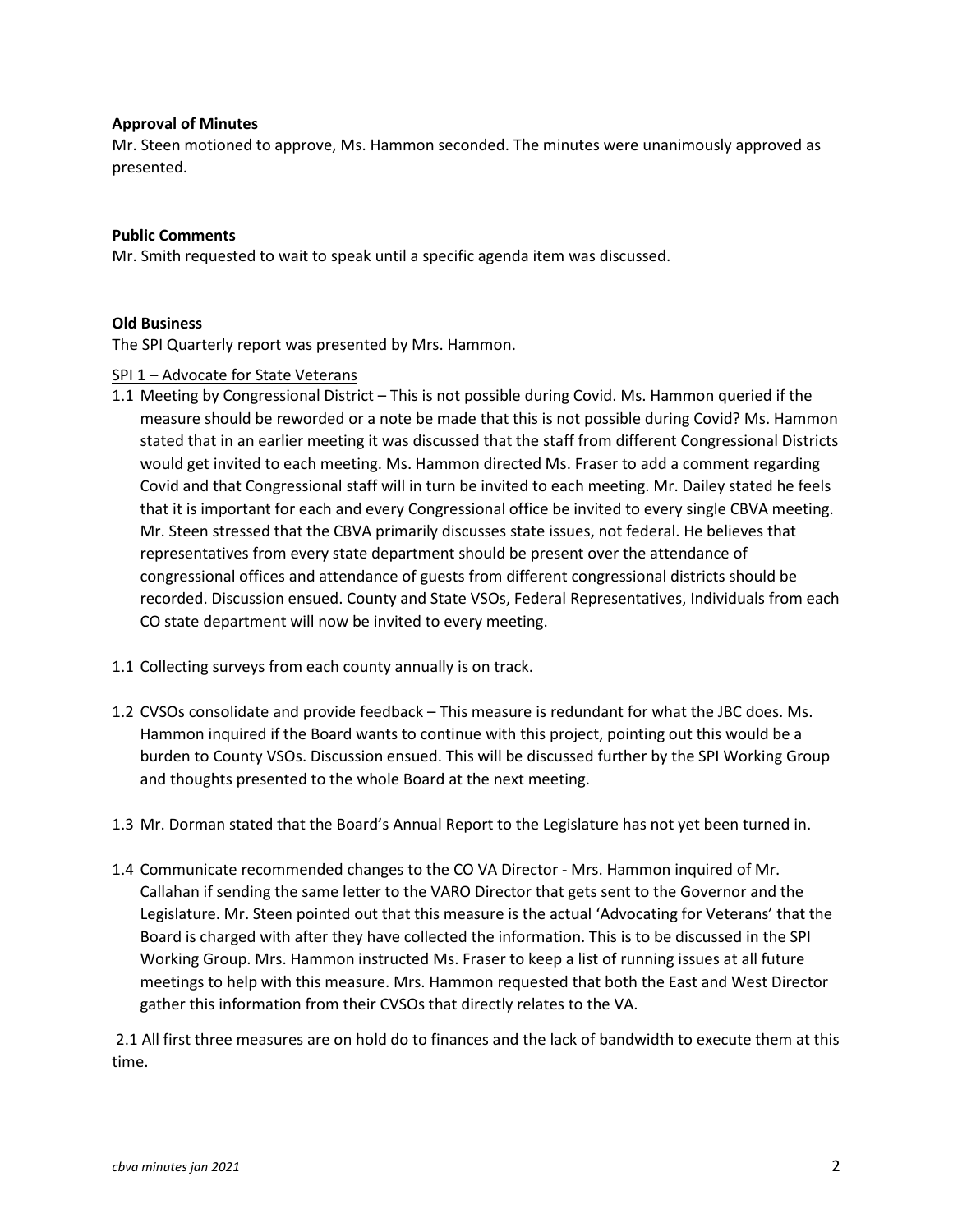2.1 Fourth measure – Has already been discussed and many more individuals are being invited to attend Board meetings.

2.2 Outreach – we are on track!

2.3 We have a webpage and Ms. Fraser is keeping it updated.

SPI 3 - Grants

3.1 Ms. Hoagland stated the first round of non-monitoring site visits have already been conducted and she is ready to send out round two.

3.2 Ms. Hoagland this is being achieved through various methods: quarterly report feedback, end-ofyear survey, and ongoing feedback.

3.3 Ms. Hoagland says this should be indicated as a 'yes'. Best practices are collected and dispersed regularly, in addition to mentors who work with any struggling grantees. Mrs. Hammon requested the Ms. Hoagland contact the Board members who oversee this SPI individually. Mr. Gonzalez verified he can do his site visit virtually.

SPI 4 – Ms. Hammon stated that we are not on target with that and suggested adding a note regarding Covid hampering this effort. Ms. Hammon and Mr. Rudder recommended requesting extra funding despite Covid, to have the request on record. Mr. Steen suggested writing a letter to counties requesting extra funding. Ms. Fraser was instructed to add a SPI 5 that is requesting counties

5.1 Annually contact counties regarding funding for CVSOs and veterans.

5.2 Always have at least one Board member attend the CCI meeting.

Mr. Steen modified this request: change SPI 4 to 'Change to request funding'. SPI 4.3 will write a letter and disperse to counties before they set their budgets in April. SPI 4.4 always have a board member attend the CCI meeting. Ms. Scanlon volunteered to draft the letter to the counties and have it ready for the next meeting. Mr. Smith suggested adding exact numbers of how the VSO is positively impacting the monetary situation in each county. Ms. Hammon thanked everyone for their input and thanked Mr. Callahan for his assistance.

# **New Business**

# Women's Veteran Coordinator

Ms. Scanlon stated that more and more women veterans are needing assistance and all that exists is a temporary fix and that it needs a more permanent solution. She would like the Board to take the issue to TAG. Ms. Hammon expressed that she is interested in moving forward with this as well. Mr. Dorman reminded the Board that they are a Type 2 Board and cannot take a position on any legislation. Ms. Scanlon stated that she understands that however this has been before the Board since 2018 and that more needs to actually be done on this topic. Ms. Golonka supported writing the letter and sending it to TAG. Ms. Scanlon stated she would write the letter and bring it to the Board for consideration.

# Pandemic Effect on Veterans

Ms. Scanlon is trying to follow all legislation related to veterans and is trying to determine if the noneviction notice has been extended. Ms. Hammon stated that this changes by city, county and state. Ms. Scanlon is concerned that when lifted, many veterans will be evicted. Mr. Rudder pointed out that this is a trickle-down effect that are causing many issues. There was a day when eviction prohibition lagged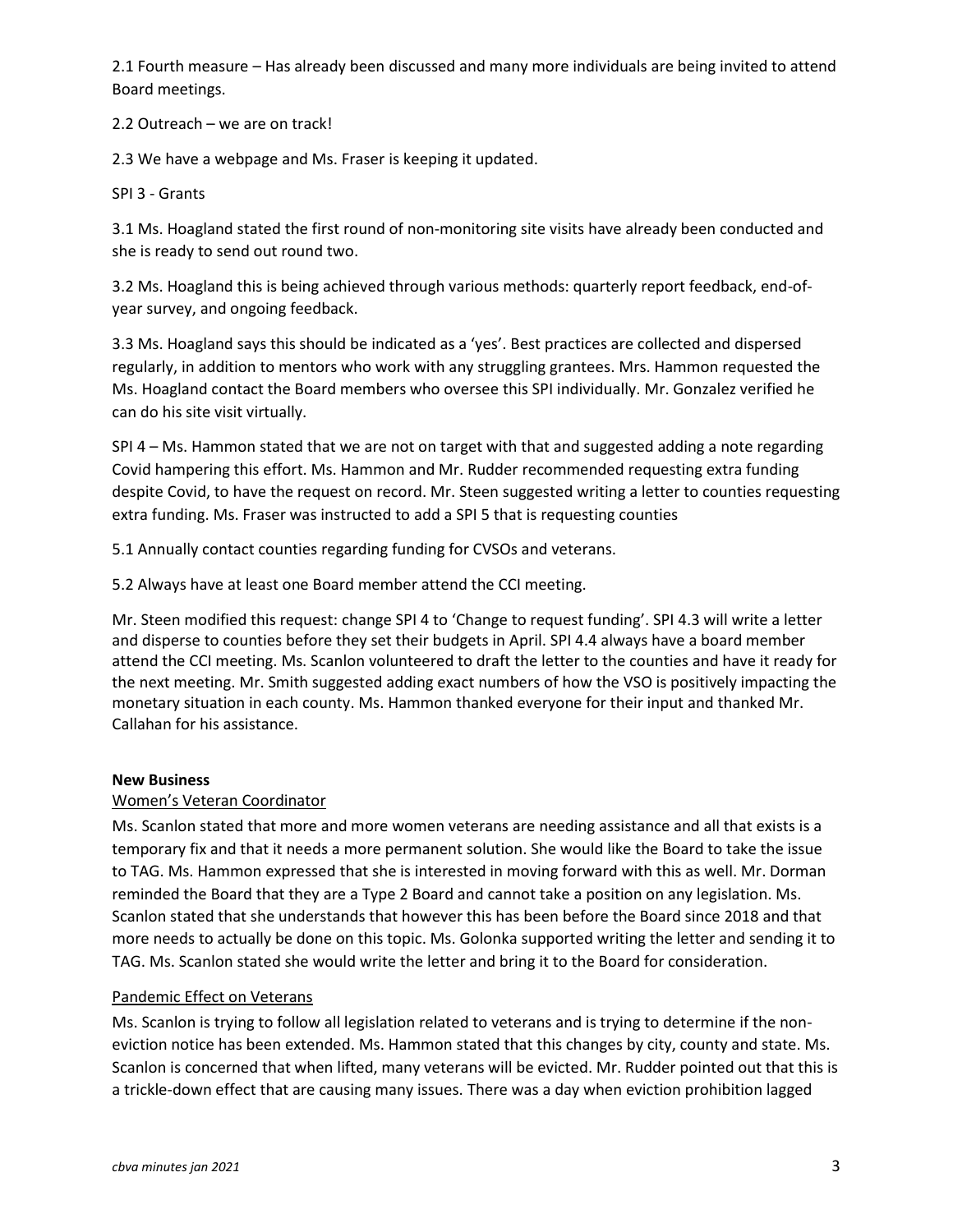and many veterans were evicted on that day. There are also veterans that are unable to continue with their special agreement and are worried that they will be evicted. Landlords are getting creative with their evictions and kicking people out for alternate reasons that are not payments.

Ms. Hammon highlighted the increase in mental health issues, suicides and related problems in her area.

### **Board Annual Training**

It was decided that the annual training of the Colorado Board Veterans Affairs will be held on February 23 at 1:00 p.m. via WebEx.

### **Reports**

Mr. Dorman said that the calendar of the state legislature continues to change. Currently, the legislature will convene on 13 January to run a few critical bills, and then recess until February. This will delay the legislative cycle, including the timing of TAG's senate confirmation. DMVA's SMART Act hearing before the Military and Veterans Affairs committee will be held virtually on 20 January at 0900. Interested parties were invited to attend remotely. He said that it was recently brought to the department's attentions that a law requiring an automatic sunset of every fund on the state tax checkoff could affect the Military Family Relief Fund next year. This has prompted concern at DMVA and the National Guard, as the fund has been heavily used in recent years. The department is currently in conversations with the governor's office regarding prospective legislation to allow this item to remain the on checkoff. The Board was advised that the Veterans Memorial Cemetery is exempt from the sunset requirement and will remain on the checkoff regardless. Ms. Hammon request a link for the SMART meeting and Ms. Fraser agreed to distribute it. Ms. Golonka spoke in support of the relief fund, citing how often it is used in her unit. Ms. Scanlon asked if the department needed any action from the Board. Mr. Dorman said it is not needed at this time.

Ms. Iglesias said that Mesa County is moving back on the COVD dial and that the Veterans Memorial Cemetery has a five-star variance. Still, the cemetery is encouraging clients to utilize direct interments and not to have a volunteer honor guard but to use active duty only. The administrative office is closed to walk-in. Staff members are in the office, making arrangement via phone or when necessary meeting clients outside. In regard to capital construction, she said that the new columbaria are up and the niche covers are on, ready to start interring. The lower pond is complete, the stream side is complete, and work is about to start on the upper pond. A carillon has been installed at the committal shelter; bells begin to toll hymns at 0800 and play every hour, ending at 1700 with Taps. A fourth groundskeeper started at the cemetery this month and that crew is now fully staffed. 4<sup>th</sup> The cemetery will soon stop faxing reimbursements requests and will transitions to direct upload. The cemetery ended the year with a total of 332 interments, close to last year's total of 339. Regarding the WROS, she said that VA's HUD VASH and Social Work teams have moved in and are paying rent The WROS continues to recruit tenants, with seven offices currently available. The parking project on hold pending Colorado Army National Guard involvement. The current projection for completion is a March-April timeframe. The DEERS office was closed recently due to equipment problems that have now been resolved. The Colorado Fallen Memorial sponsored by Alpine Banks has bene installed and it open to the public. The WROS is fully staffed.

Mr. Tremaine said DVAe is proceeding with its plan for regional training, with state veterans service officers reaching out to their regions via webcasts. The trainings will be posted on the division's YouTube channel. Updates for the ECHCS indicates that vaccine distribution in its catchment area has been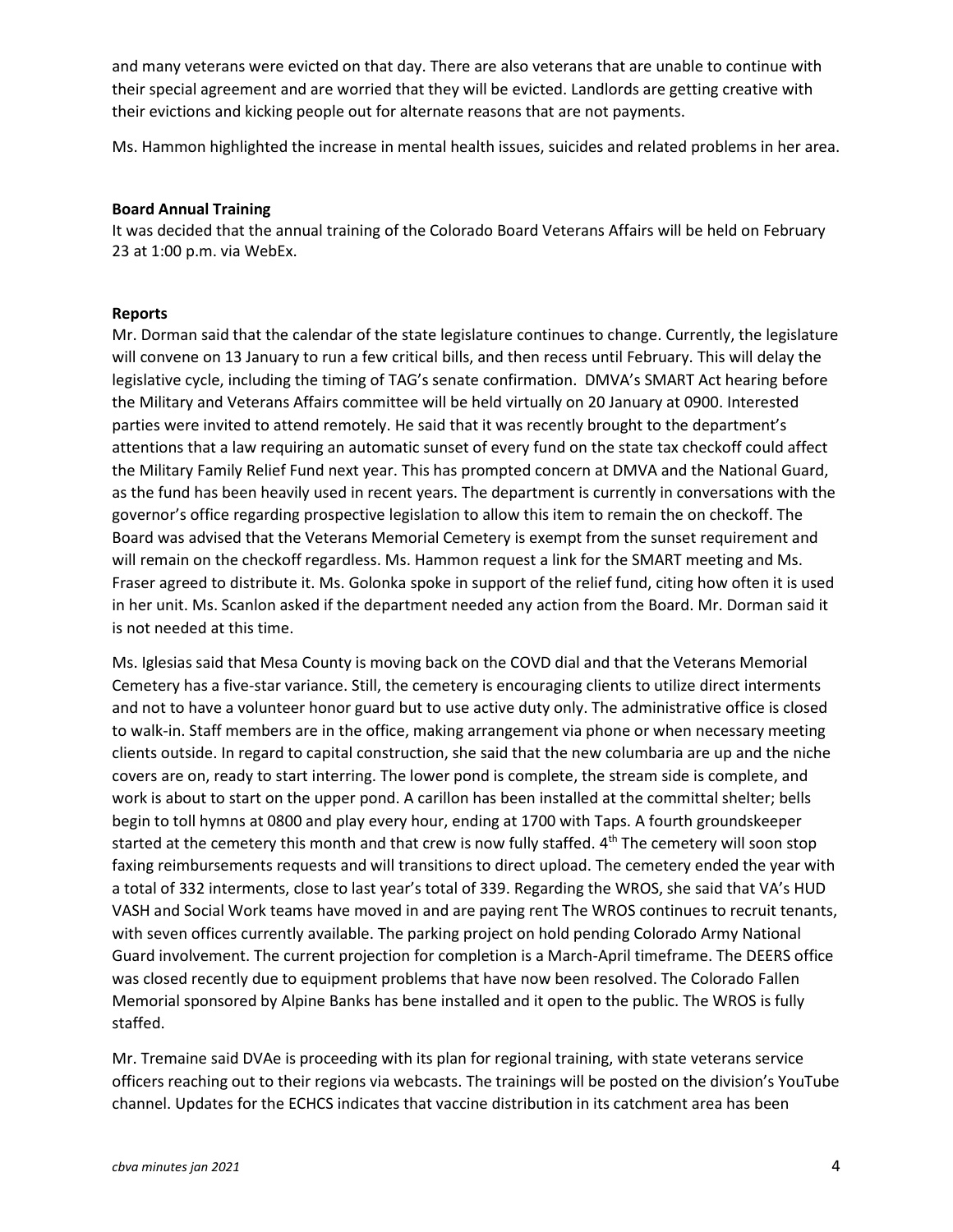difficult. However, the Cheyenne Health Care System has open enrollment and intends to have vaccinations available in Loveland. Kaiser Permanente is another vaccine option, as they have a state contract and can assist non-members. DVAe is working with DMVA procurement on a new claims management system. State VSOs are looking ahead to when they will be able to travel and will be scheduling Town Halls within their respective regions. Town halls being scheduled. A meeting was held with stakeholders from the San Luis Valley on 23 December to alleviate concerns in regard to region assignments and communications. DVAe has one VSO vacancy. Jay Scott asked what criteria was used to establish the DVAe regions. The region his county is in has a mix of geographic areas as well as a mixture of urban and rural concerns. Mr. Tremaine said that veteran population and accreditation of CVSOs was considered when the regions were established, but the division is open to making changes. Ms. Scanlon asked if attendance at the training sessions is tracked and if so that the information be shared with the Board. Mr. Tremaine said that it is tracked and agreed. Mr. Dailey asked for veteran in the catchment area of the ECHCS can get the COVID vaccine if they aren't enrolled in VA health care. Ms. Hammon said that veterans should check with local hospitals with their county health departments.

Ms. Hoagland said new applications have been arriving for the next grant cycle. She has been providing grant application webinars for interested parties and she encouraged all Board members to feel free to attend. Ms. Hammon thanked Ms. Hoagland for her work. Mr. Scott said that he needs to reach out to Ms. Hoagland regarding a change of grant manager at the American Legion post in La Junta. Ms. Hoagland said she is aware of the difficulties at the post. She informed the Board that to date, at least five grantees have had grant managers affected by COVID. She also said that grantees with transportation programs have been impacted as well. Both factors are expected to impact execution rates.

Mr. Rudder shared the report from Robby Robinson. There was no new report on regarding the Tribute to Veterans monument. They are waiting for decisions to be finalized regarding fencing at the park. Community Living Centers have successfully ca==vaccinated patients and staff who want the COVID vaccine.

### **Remarks**

Mr. Steen said that he attended two outreach event on behalf of the Board within the past month. He said that his career took a turn the previous week as he began his first day as a member of the staff for Congressman Doug Lamborn. He said that DMVA leadership is checking to confirm whether he can remain a member of the Board while engaged in this position. Congressional staff are also checking to ensure whether House rules will allow him to remain on the Board. Ms. Hammon congratulated Mr. Steen and thanks him for his service on the Board thus far. Mr. Rudder also thanked Mr. Steen, saying he has been of great benefit to the Board and the hope is that he will be able to remain a member.

Mr. Gonzalez said that due to COVID-related business for the county and the holidays, he had nothing new to report.

Mr. Dailey said that he has no report.

Ms. Hammon said she attended five outreach events on behalf of the Board within the past month. She provided her report from UVC. The banquet has been moved to 27 June in anticipation that it can be perhaps be held in person. HR 7105 was passed in January. This act will address the administration VA programs and benefits for homeless veterans during the pandemic and should benefit woman veterans and other underserved populations. The VA Center for Women has introduced a pilot training for a